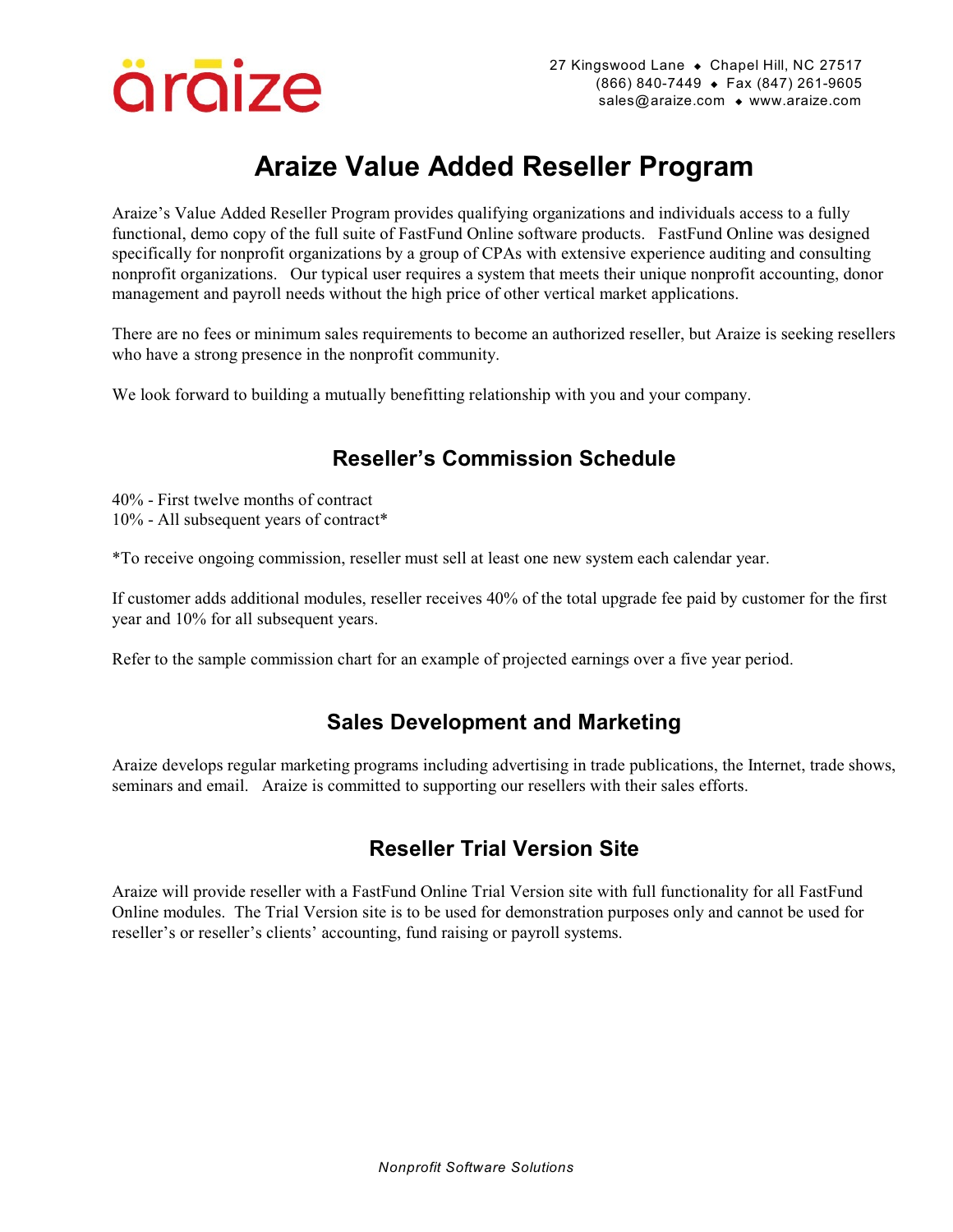

#### **Company Information**

| <b>Business Profile</b>                                                                  |  |                                      |                                                                          |  |  |  |
|------------------------------------------------------------------------------------------|--|--------------------------------------|--------------------------------------------------------------------------|--|--|--|
| 1. Company is a: $\Box$ Corporation $\Box$ Partnership $\Box$ Sole Proprietorship        |  |                                      |                                                                          |  |  |  |
| 2. Years in Business: Number of Locations: Number of Employees:                          |  |                                      |                                                                          |  |  |  |
|                                                                                          |  |                                      |                                                                          |  |  |  |
| 4. Have you sold software before? $\Box$ Yes $\Box$ No                                   |  |                                      |                                                                          |  |  |  |
|                                                                                          |  |                                      |                                                                          |  |  |  |
| 6. Marketing Methods: $\Box$ Retail $\Box$<br>Direct Mail $\Box$ Trade Shows $\Box$<br>ப |  | ⊔<br>Direct Sales<br>Mail Order<br>⊔ | <b>Seminars</b><br>⊔<br>Telemarketing<br>Trade Magazines $\Box$<br>Other |  |  |  |
| <b>Monthly Sales Forecast for Araize Products</b>                                        |  |                                      |                                                                          |  |  |  |
| Estimated monthly sales of FastFund Online: $\Box$ 1-3                                   |  | $\Box$ 4-6                           | $\Box$ 7-10<br>$\Box$ 11-15<br>$\Box$ > 15                               |  |  |  |

(This information is requested strictly for evaluation purposes and is not binding)

#### **Application Approval**

This Araize Authorized Reseller Application will be considered for approval only when submitted along with any available brochures or literature on your company.

The statements provided in this application and in the attached documents are true and complete to the best of may knowledge. I also understand the following: (1) information submitted in this application will be treated discreetly by Araize; (2) inaccurate and/or false information may be grounds for Araize to terminate any future contractual agreements; and (3) Araize may contact any business or person outlined in this application for the purpose of verifying the information submitted. I agree to authorize any such business or person to release any information to Araize which may be required to effect such verification.

| Name:  | Signature: |
|--------|------------|
| Title: | Date:      |

Once your application is complete, please mail or fax to the above address